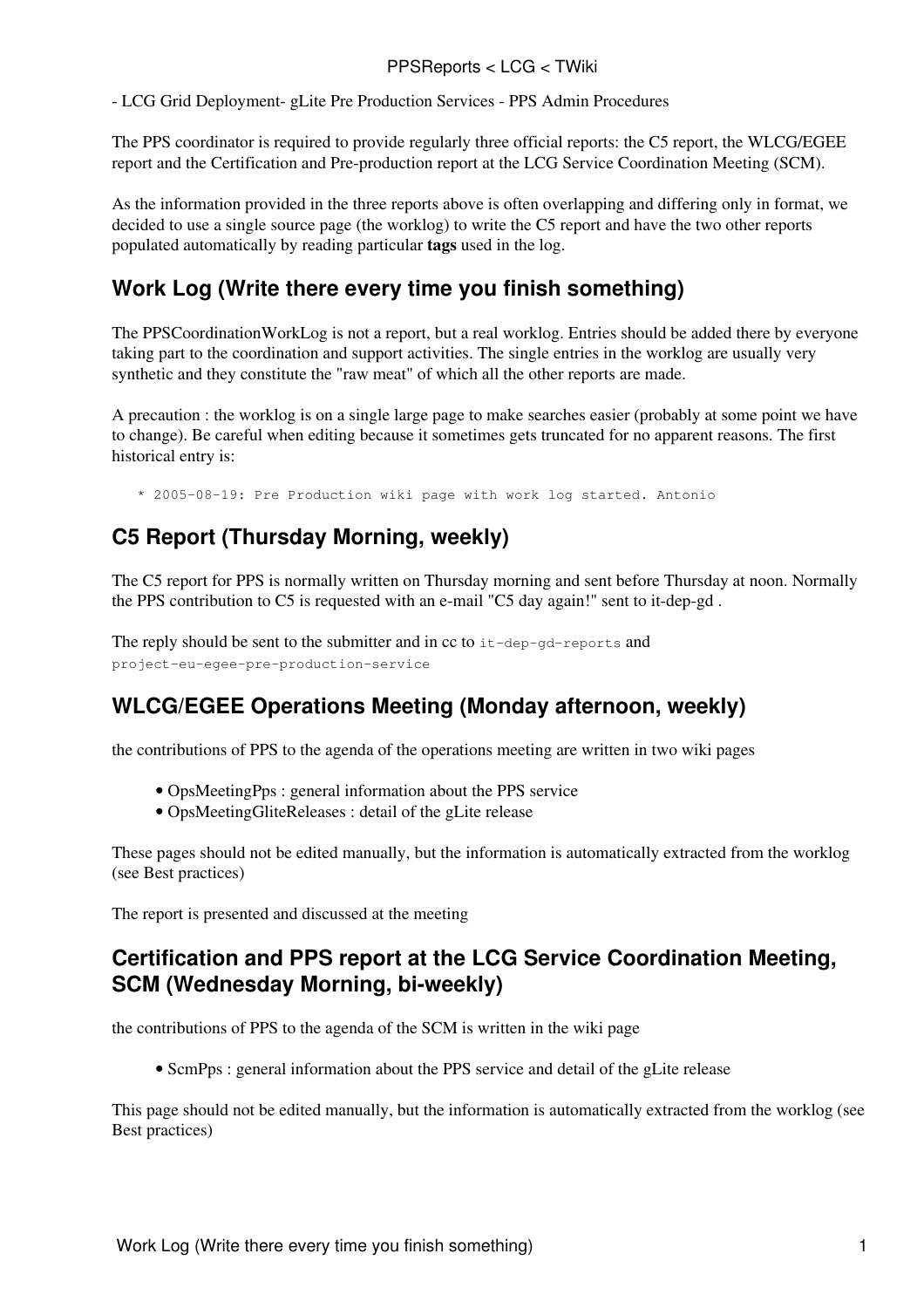# **Best practices**

As the information provided in the three official reports is often overlapping and differing only in format, we decided to use a single source page (the worklog) to write the C5 report and have the two other reports populated automatically by reading particular **tags** used in the log.

The tags we normally use for all the reports are

| $\langle$ !--STARTPPSTODAY-->                                           | content | $\langle !--STOPPPSTODAY--\rangle$ |
|-------------------------------------------------------------------------|---------|------------------------------------|
| • news about middleware deployment in the pre-production infrastructure |         |                                    |
| $\langle$ !--STARTPRODTODAY-->                                          | content | $\langle$ !--STOPPRODTODAY-->      |
| • news about middleware deployment in the production infrastructure     |         |                                    |
| $\langle$ !--STARTPRODTOMORROW-->                                       | content | STOPPRODTOMORROW                   |
| • news about future releases to the production infrastructure           |         |                                    |
| $\langle$ !--STARTPPSINFO-->                                            | content | $\langle$ !--STOPPPSINFO-->        |

• general info (e.g. meetings, start-up of activities, requests for the ROC, etc.)

I use this mechanism as follows:

On Thursday:

- Copy last week's C5 report or the dummy one (see later) on top of the worklog
- Go through last week's ray entries in the worklog and select which one I want to report
- Write short "human readable" features (examples in the worklog) and include them in the C5 report bracketed with the relevant tags
- Remove tags from the old C5 report

This way also the other reports are updated

• Save, copy paste in the reply to Laurence

If something happens between Thursday and Monday and I need to add it to the report for the OPS meeting

- Create a copy of the last C5 report just on top of it and date it with the date of the next C5 report (next thursday). Let's call it the dummy C5 report
- write the entry in the dummy report as usual: it will be ready for next Thursday morning

If something happens between MOnday and Wednesday and I need to add it to the report for the SCM meeting

• write the entry in the dummy report as usual: it will be ready for next Thursday morning

examples of the content is available in the worklog, where all the old C5 report are kept

-- [AntonioRetico](https://twiki.cern.ch/twiki/bin/view/Main/AntonioRetico) - 06 Nov 2008 ()

This topic: LCG > PPSReports Topic revision: r1 - 2008-11-06 - AntonioRetico